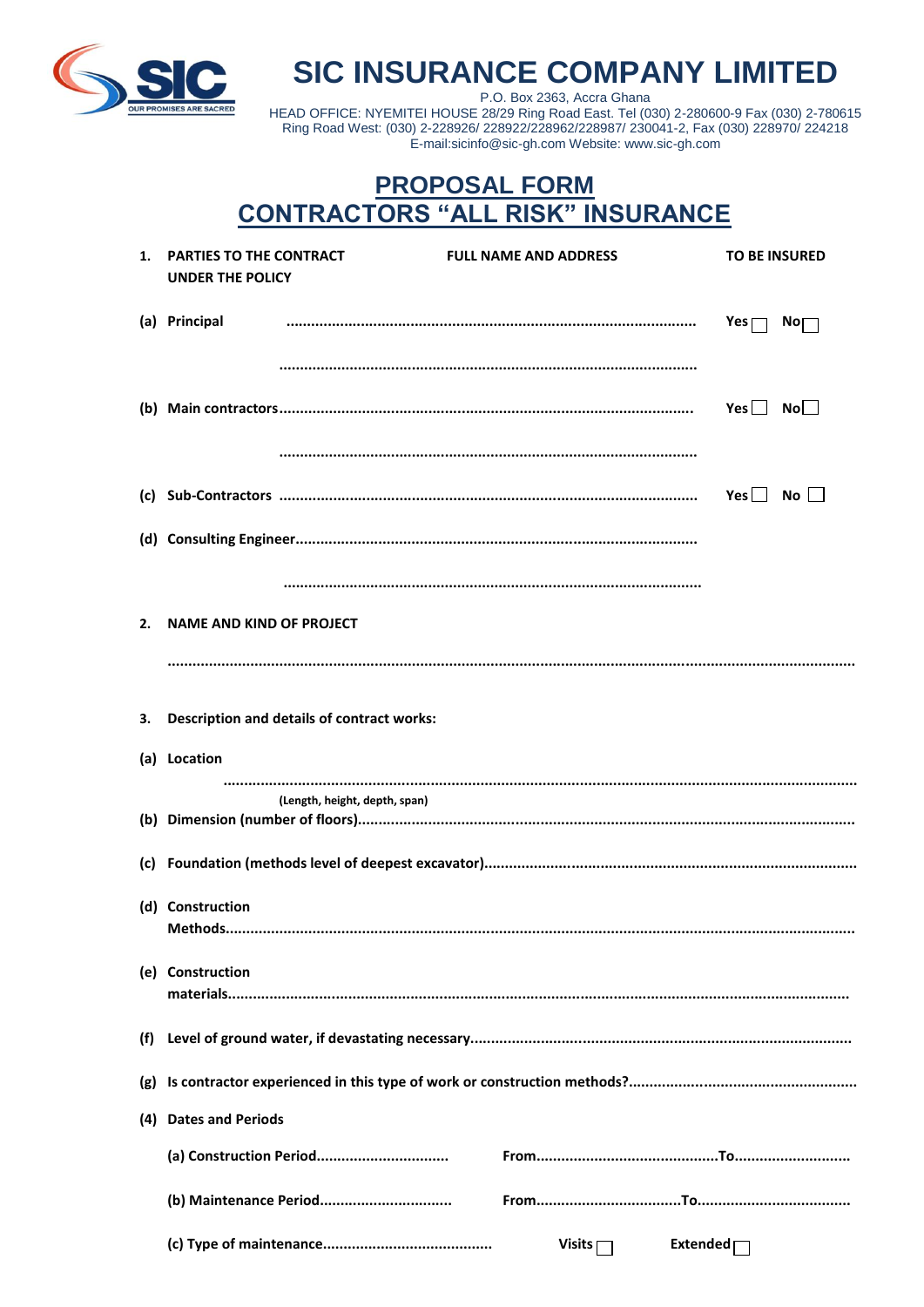|                                                                       | (5) Amount to be insured                                                                                                                                                                                                                                |                                                                                         |                      |  |  |  |
|-----------------------------------------------------------------------|---------------------------------------------------------------------------------------------------------------------------------------------------------------------------------------------------------------------------------------------------------|-----------------------------------------------------------------------------------------|----------------------|--|--|--|
|                                                                       | (a) Contract works including                                                                                                                                                                                                                            |                                                                                         |                      |  |  |  |
|                                                                       | (i)                                                                                                                                                                                                                                                     |                                                                                         |                      |  |  |  |
|                                                                       | (iii)                                                                                                                                                                                                                                                   | Temporary works (except items stated under point 5 (e)                                  |                      |  |  |  |
|                                                                       |                                                                                                                                                                                                                                                         | (b) Specify and indicate value of material supplied by Principal (not included under a) |                      |  |  |  |
| (c)                                                                   |                                                                                                                                                                                                                                                         |                                                                                         |                      |  |  |  |
| (d)                                                                   | Sum insured for works                                                                                                                                                                                                                                   |                                                                                         |                      |  |  |  |
|                                                                       | Supports sheet piles, stages for bridges, tools, tackles                                                                                                                                                                                                |                                                                                         |                      |  |  |  |
| (f)                                                                   | <b>Construction machinery (mobile plant)</b>                                                                                                                                                                                                            |                                                                                         |                      |  |  |  |
| (g)                                                                   | <b>Stationery Plant</b>                                                                                                                                                                                                                                 |                                                                                         |                      |  |  |  |
|                                                                       |                                                                                                                                                                                                                                                         | *Please enclose list showing items with their new replacement value                     |                      |  |  |  |
|                                                                       |                                                                                                                                                                                                                                                         | (6) Excess (envisaged for each and every occurrence)                                    |                      |  |  |  |
|                                                                       | (a)                                                                                                                                                                                                                                                     | For contract works and equipment arising out of:                                        |                      |  |  |  |
|                                                                       |                                                                                                                                                                                                                                                         | (i) earthquake, storm subsidence, landslide,                                            |                      |  |  |  |
|                                                                       |                                                                                                                                                                                                                                                         | collapse and any water shortage:                                                        |                      |  |  |  |
|                                                                       |                                                                                                                                                                                                                                                         | (ii) Any other cause:                                                                   |                      |  |  |  |
|                                                                       | (b)                                                                                                                                                                                                                                                     | For construction machinery                                                              |                      |  |  |  |
|                                                                       | (7) Existing Building:                                                                                                                                                                                                                                  |                                                                                         |                      |  |  |  |
|                                                                       | Are existing building and/or structures on or adjacent to the site, owned by or held in care, custody or<br>control of the Principal or any Contractor to be insured against loss or damage arising out of or in<br>connection with the contract works. |                                                                                         |                      |  |  |  |
|                                                                       |                                                                                                                                                                                                                                                         |                                                                                         | Yes $\Box$ No $\Box$ |  |  |  |
| If yes, indicate limit of indemnity, for those building or structures |                                                                                                                                                                                                                                                         |                                                                                         |                      |  |  |  |
| Value                                                                 |                                                                                                                                                                                                                                                         |                                                                                         |                      |  |  |  |
|                                                                       |                                                                                                                                                                                                                                                         |                                                                                         |                      |  |  |  |
|                                                                       | <b>Condition</b>                                                                                                                                                                                                                                        |                                                                                         |                      |  |  |  |